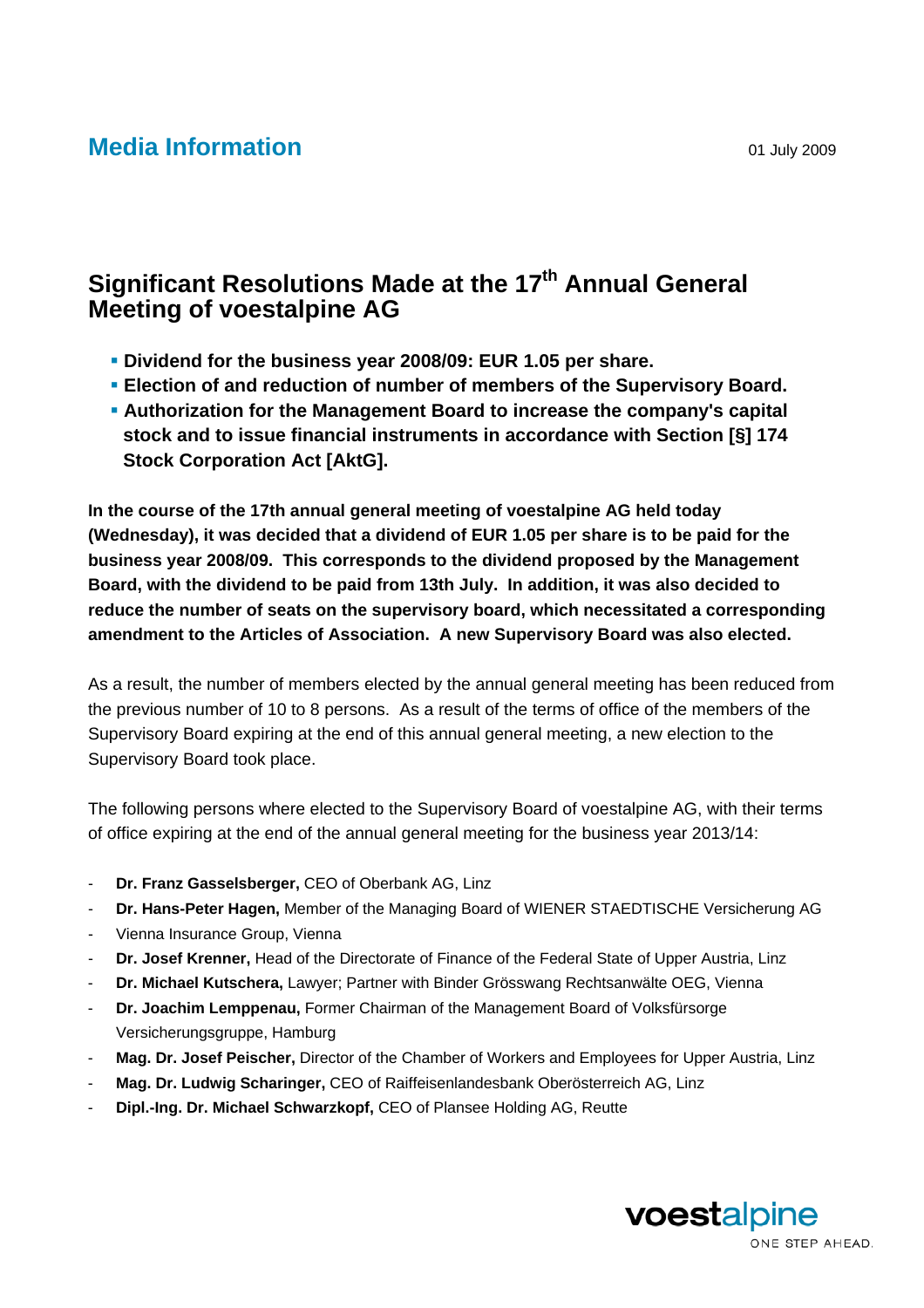In addition, the following persons will in future be members of the Supervisory Board, as members delegated by the Works Council:

- **Josef Gritz,** Chairman of the Works Council for Wage Earners of voestalpine Stahl Donawitz GmbH & Co KG, Donawitz
- **Johann Heiligenbrunner,** Chairman of the Works Council for Salaried Employees of voestalpine AG, Linz
- **Johann Prettenhofer,** Chairman of the Works Council for Wage Earners of Böhler Edelstahl GmbH & Co KG, Kapfenberg, and Chairman of the European Works Council of BÖHLER-UDDEHOLM AG, Vienna
- **Hans-Karl Schaller,** Chairman of the Group Works Council of voestalpine AG, Linz, and Chairman of the European Works Council of voestalpine AG, Linz

In the constitutive meeting of the Supervisory Board following the annual general meeting, Dr. Joachim Lemppenau was re-elected Chairman, and Dr. Ludwig Scharinger was re-elected Deputy Chairman of the Supervisory Board.

In addition, the annual general meeting passed the following significant resolutions:

• **Authorized capital and financial instruments in accordance with Section [§] 174 Stock Corporation Act [AktG]** 

For the purpose of increasing flexibility in respect of financing, the annual general meeting authorized the Management Board, subject to the agreement of the Supervisory Board, to increase the company's capital stock (authorized capital) within a period of five years by 50%, against cash and non-cash contributions. In addition, the Management Board was authorized, subject to the agreement of the Supervisory Board, to issue, within a period of five years, financial instruments in accordance with Section [§] 174 Stock Corporation Act [AktG], in the form of convertible bonds, participating bonds or participation rights of up to 1 billion EUR, which may include conversion and/or subscription rights for the acquisition of shares of voestalpine AG. For the purpose of servicing financial instruments, including granting of conversion and/or subscription rights for shares in voestalpine AG, the annual general meeting agreed a conditional increase of the company's capital stock of up to 80 million shares (conditional increase of capital).